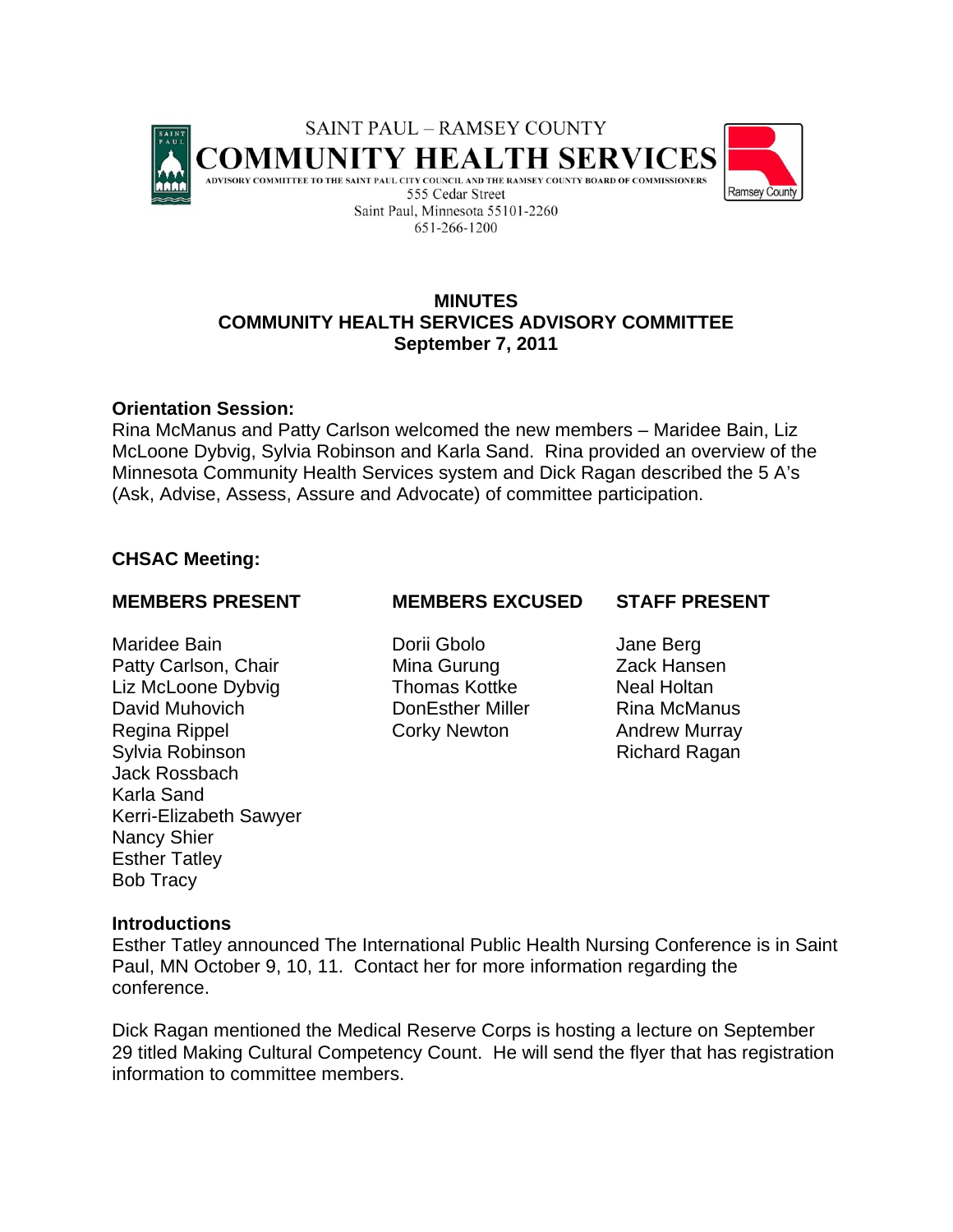## **Solid Waste Master Plan Revision**

Zack Hansen began his presentation with an overview of Environmental Health Section programs and public health's approach to solid waste management. The focus is on prevention, protections of human health and limiting environmental risk. The task ahead is to revise the Solid Waste Master Plan. Zack described how committee members and all citizens of Ramsey County could be involved in the revision process. The department has operated the solid waste program from a solid waste master plan since 1980. Ramsey County has used the SWMP to manage risk – economic, health and environmental risk. The plan creates an expectation for waste management including the recycling of waste. Six metro counties formed the Solid Waste Management Coordinating Board. The counties plan separately and together. The Solid Waste Management Coordinating Board (SWMCB), formed in 1990, is a joint powers board comprised of two commissioners from the counties of Anoka, Carver, Dakota, Hennepin, Ramsey and Washington, Minnesota. To enhance intergovernmental coordination, the Board also includes representation from the Minnesota Pollution Control Agency (MPCA). The mission of the SWMCB is to increase the efficiency and environmental effectiveness of the region's solid waste management system. The SWMCB has three areas of focus led by commissioners and supported by key managerial and technical staff from its member counties and the MPCA. These three areas are: Communications and Outreach; Regional Policy Development; and Collaborative Activities. The SWMCB develops regional policy and programs in the areas of waste reduction, recycling, organics management, household hazardous waste, hazardous waste, waste processing, landfilling and non-MSW management. The Board is responsible for the preparation of a long-range plan (Regional Solid Waste Master Plan), which sets forth the policies and strategies the region will implement during the next 20 years. The Board is also responsible for a short-range work plan, as well as performance measurement reports that are completed each year. The EH Section has created a portal on Facebook for public input to the planning process. It is titled "Planning Beyond the Garbage Can." Citizens can go to the website at www.co.ramsey.mn.us/ph/rt/**planning\_beyond\_the\_garbage\_can**.htm and provide input. Hundreds of people have already become involved. Zack distributed samples of the new apartment recycling bags used to encourage recycling by apartment dwellers.

ACTION - The committee requested that Jim Yannarelly, Lead Abatement Supervisor at Environmental Health, attend a future meeting to discuss the asthma project. The funding for the project has run out, but the project's outcome was fewer ER visits as a result of the cleaner/cleaned environment. The data should/could lead to policy development.

# **Public Health Clinics, Tuberculosis Control and Epidemiology**

Jane Berg, Section Manager – Preventive Health, praised the committee members for their past advocacy work. Jane introduced Andrew Murray, Epidemiologist, and Dr. Neal Holtan, Medical Director.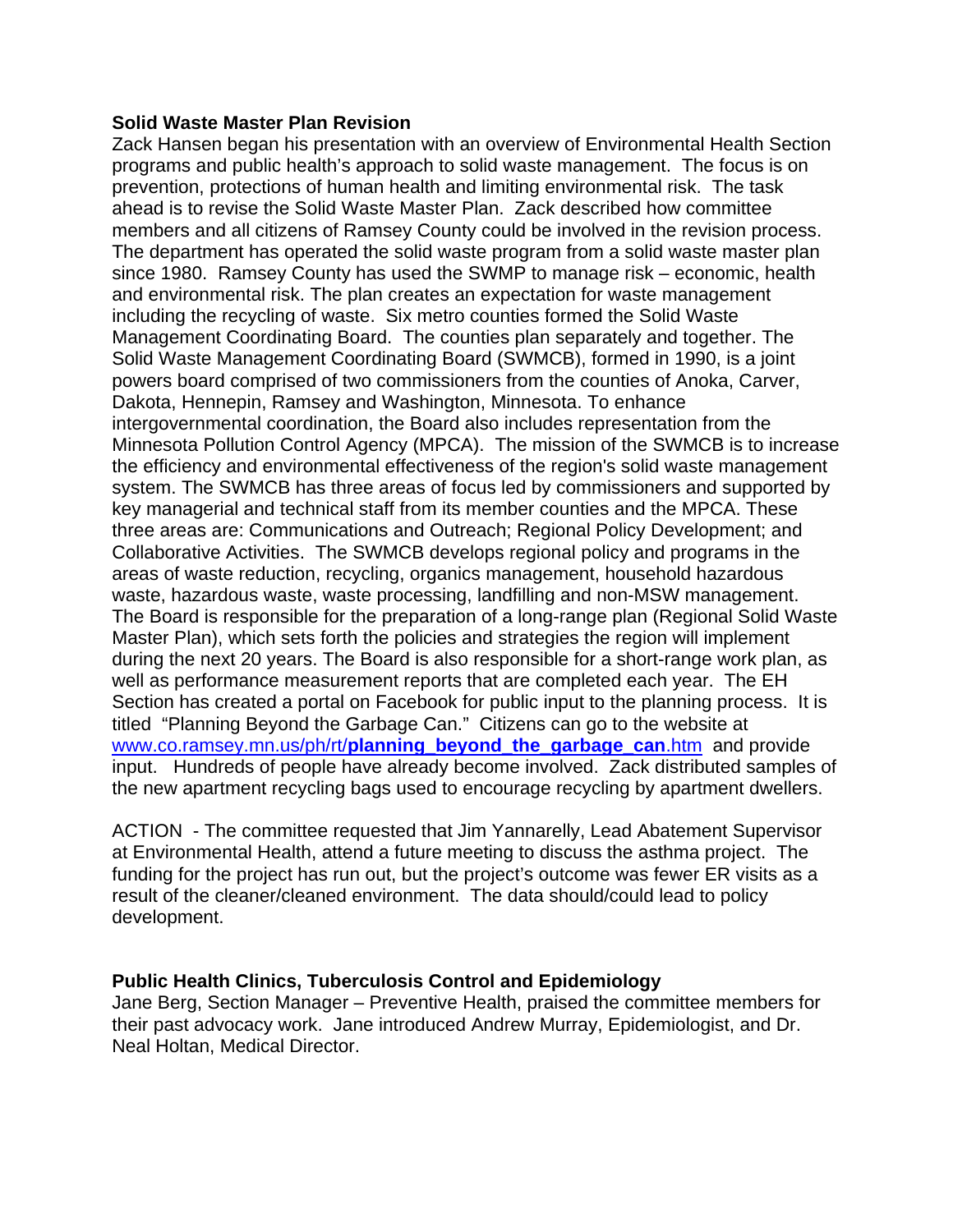Andrew Murray presented the following information. The SPRCPH Epidemiology is part of a disease surveillance system mandated by state law. Certain diseases or conditions are reportable to MDH. Some of these diseases occur rarely, so individual cases are counted, an example being rabies. Then there are diseases that occur so often it would be impossible to report/identify each case, an example being Influenza. The main goals of infectious disease epidemiology are to prevent spread of illness and gather information to track disease trends. The surveillance for many diseases is conducted solely at MDH. The surveillance for several diseases is conducted at the local level. This involves contacting clinic/hospital, lab, and patients for information. Notable disease trends are highlighted in the annual summary report which is posted on the SPRCPH webpage. Andrew then talked about two important diseases in Ramsey County. Tuberculosis is a serious public health disease in Ramsey County with 6.7 cases per 100,000 residents in 2010 which is higher than Minnesota (2.6) and the US (3.6). The disease incidence relates in part to refugee resettlement in Ramsey County where persons born in high-incidence countries account for 80% of our active TB cases on average. Patients with active TB are seen in our clinic and their household and other close contacts are screened through the clinic.

As the Section Manager of Preventive Health, Jane Berg manages epidemiology and the public health clinics. The Title 10 Family Planning Program and STD merged in July resulting in the 555 Sexual Health clinic. She provided the committee members with a copy of the 2009 Disease Report. Chlamydia is the most commonly reported disease. There were 2,393 infections reported in Ramsey County in 2009, a rate of 473 cases per 100,000 persons. This represents an increase of 7.5% from the County's previous 5-year average. The incidence rate of Chlamydia infection has doubled in Ramsey County since 1995 and 1/6 of Minnesota's cases are residents of St. Paul. The disease impacts young people 15-25 years of age, especially women of which 75% are asymptomatic and can be infected for 2 yrs w/out treatment which can cause a wide range of health issues for women and newborns. The department no longer receives federal Ryan White funding. The Ryan White Program is the single largest federal program designed specifically for people with HIV/AIDS and provides care and support services to individuals and families. The department continues to screen for HIV infection and refers positives to metro infectious disease/HIV clinics for treatment and follow up. Gonorrhea infections continue to be the second most frequently-reported STD. Infections decreased for the second straight year to 472 in 2009, and represents a 32% decrease from the County's previous 5-year average. Expedited partner therapy is defined by the CDC as: The practice of treating sex partners of patients with sexually transmitted diseases without an intervening medical evaluation or professional prevention counseling. We are already doing this at Clinic 555.

The department used community partners for the screening of refugees. The system then puts the refugees into primary care. Ramsey County has the highest number of new refugees N=845. Hennepin County is second in the state with only 204 new refugees.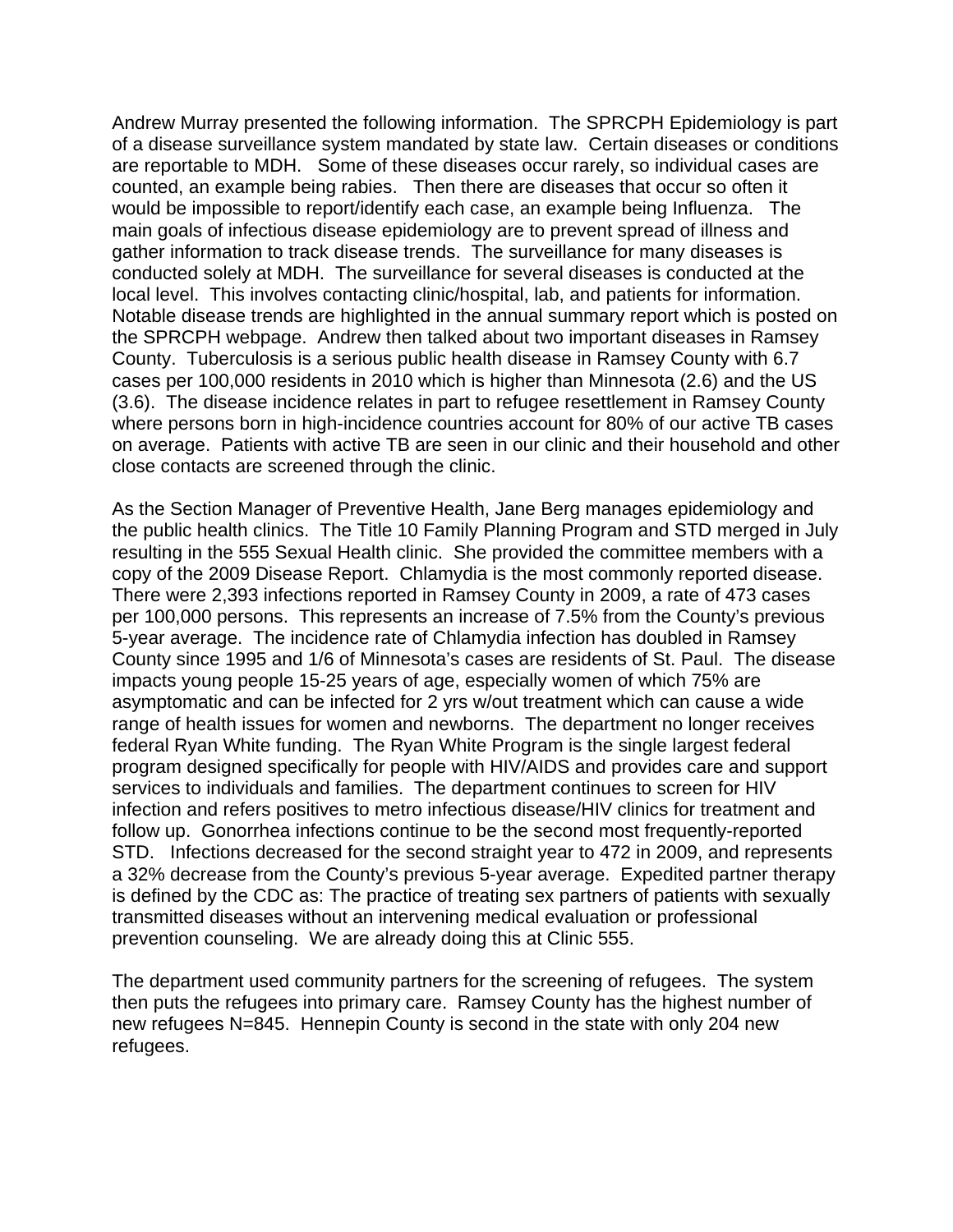Concerning Pertussis, the department promotes the tetanus, diphtheria and pertussis (Tdap) vaccine by using "cocooning." The strategy protects tiny unvaccinated infants by encouraging Tdap immunizations among all adults and children who have close contact with newborns. The immunizations thus wrap the baby and family members in a protective "cocoon" against pertussis.

The Perinatal Hepatitis B Prevention Program case manages hepatitis B positive pregnant women, their infants, and household contacts. It ensures that the mother is educated on her disease and what the immunization schedule will be for her newborn, that the hospital has given the birth dose and the hepatitis B immune globulin (HBIG), and there is a clinic that the family will be taking the newborn to. The subsequent shots are reported to MDH after the clinic reports that they have been given. At 9-18 months, post-vaccination serology is tested on a blood sample to assure that the child is immune. The case is then closed.

Dr. Neal Holtan, Medical Director and TB Physician for the department, provided the committee members with an overview of Tuberculosis disease in Ramsey County. He described how a physician comes up with a diagnosis of active TB. In the public health clinic at Juenemann (555 Cedar Street), assessment – the evaluation of individual patients and the investigation of close contacts is conducted. The department follows policy developed by the American Thoracic Society/Centers for Disease Control and Prevention that includes treatment recommendations, regimens of medications, duration of therapy and special considerations. Isolation and the use of masks and actions taken with non-compliant individuals are also considered. TB treatment at the Saint Paul - Ramsey County Public Health Department assures quality of care and completion of treatment. Direct observed therapy is used universally. There is special coordination of care for persons co-infected with HIV. The Minnesota Department of Health monitors the treatment of all cases of active TB in the State.

### **Chairperson's Report**

### Violence Prevention

Bob Tracy updated the committee on the issue of preventing sexual violence. On February 2, 2011 the committee invited Patty Wetterling and Chuck Derry to address the committee on the topic of the Winona Initiative called the Clean Hotel's Bill. The committee worked on constructing a resolution in support of the Clean Hotel's Bill as a result of the presentation. The department will continue to investigate this initiative and how best to accomplish its goals.

### **Smoke-free Public Housing**

Dick Ragan updated the committee on the issue of smoke-free public housing. During 2010, the Committee heard presentations regarding the SHIP Grant (Statewide Health Improvement Program). One of the grant objectives was to promote smoke-free public housing in Ramsey County. The chair of CHSAC and public health staff met with the Executive Director of the Saint Paul Public Housing Agency in August of 2010. Since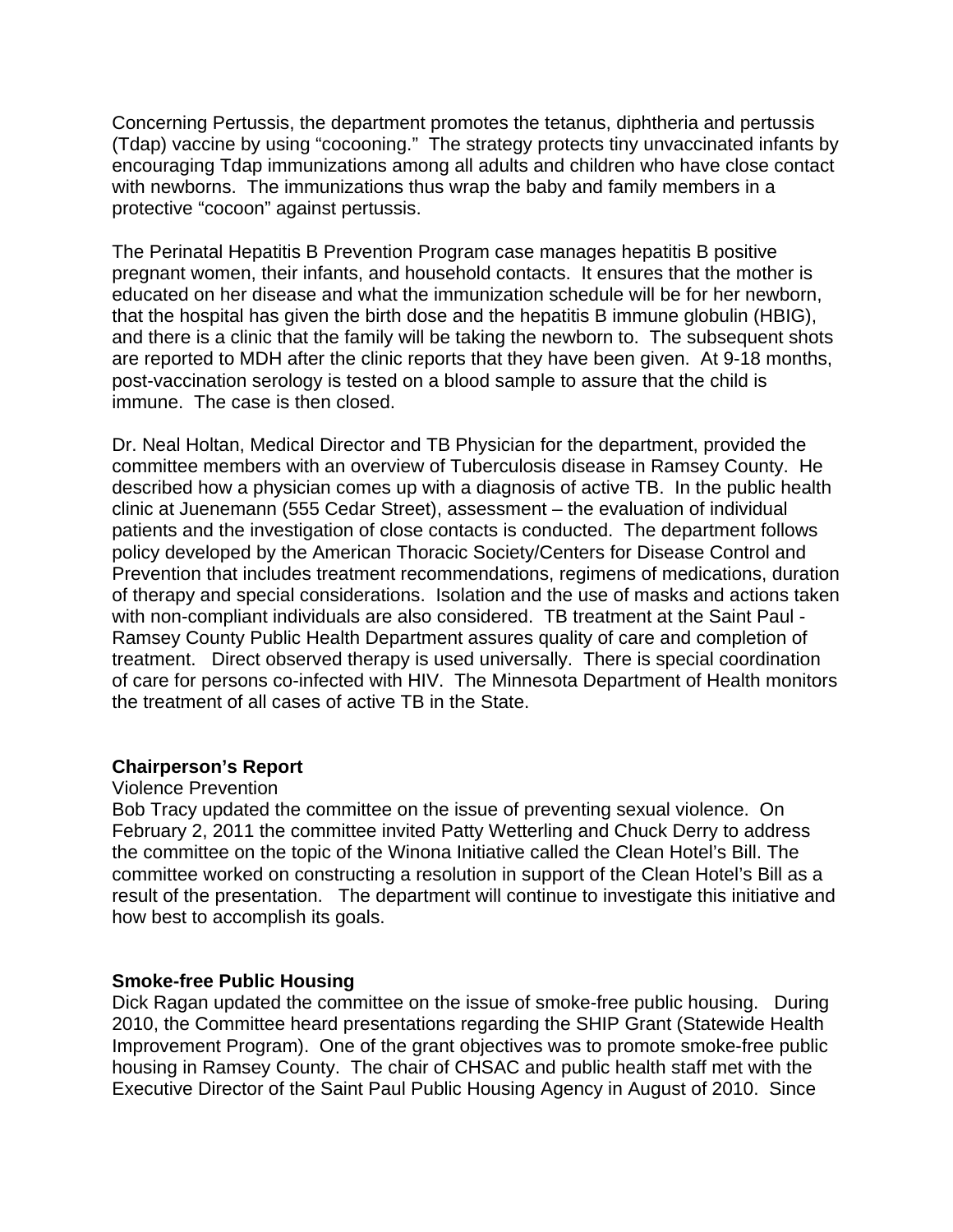that time there have been several attempts to encourage the SPPHA to plan for smokefree apartments. The Department has applied for a grant from The Community Transformation Grant that would continue to fund tobacco initiatives including smokefree public housing.

## **Director's Report**

### Budget Update

Rina McManus reported that it was a challenging budget to develop, given the interest in minimizing levy impacts and uncertainties with state and federal funding. At this time, Public Health's proposed 2012-2013 budget largely reflects a continuation of programs and services we have been providing in 2011. Levy funding for Public Health is proposed to increase by approximately \$480,000 over the next two years. While there is an overall increase in levy funding, there are still areas within Public Health where change will occur. Closely managing vacancies and reducing other expenses has allowed us to minimize impact on current staff. A number of positions were lost due to grant funding.

Over the coming months, with review and action by the County Board, there may be additional changes needed to the Public Health budget. Managers will be making recommendations to handle any reductions that may occur. The department also awaits notification of several grants that have been submitted, and remains hopeful for additional funding.

Statewide Health Improvement Program (SHIP) \$15 million for 2012-13 biennium. This funding will allow MDH to continue its efforts to curb obesity and tobacco use and remain focused on chronic disease prevention. The Statewide Health Improvement Program has a few significant policy changes as well. The Commissioner has the authority to use tobacco and health disparities grants to support SHIP activities. The Commissioner and local public health will work with hospital and health plans to determine how to incorporate SHIP activities into community benefit and collaboration plans.

Saint Paul - Ramsey County Public Health has applied for funding from the Ramsey County Community Transformation Grant and proposes funding to achieve multi-unit, public housing and other tobacco-related strategies. The department should know the last week in September whether or not we get the federal grant. TANF funding for home visiting was maintained.

The Department is working on a quality improvement initiative which will help position the department for applying for national public health accreditation. The process is very involved and costly (fees and staff time). The cost benefits are under analysis. The question is what will SPRCPH get for it? Is it worth the cost and effort? Will an accredited program get extra points for grants and/or get a pass on reporting requirements?